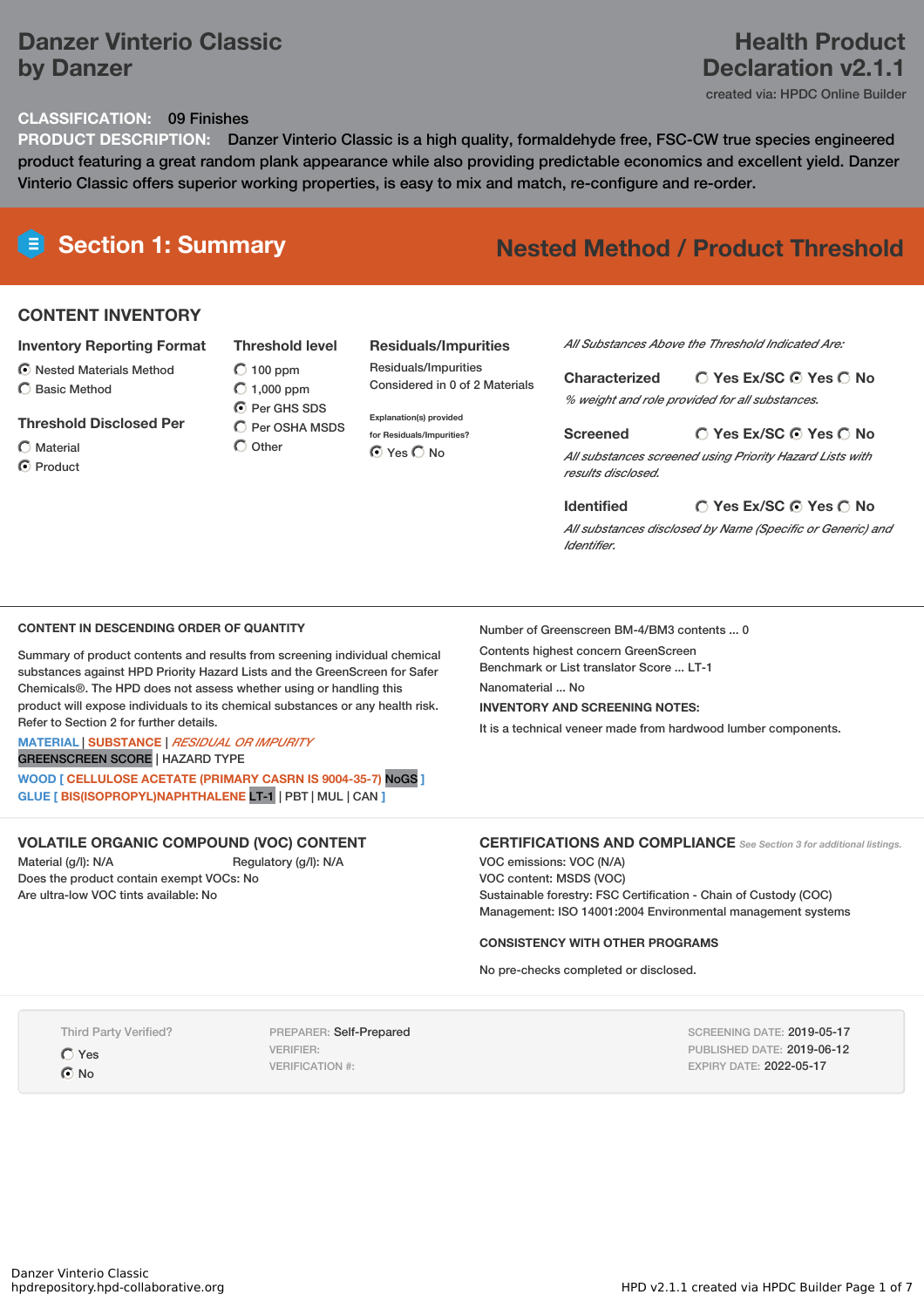This section lists contents in a product based on specific threshold(s) and reports detailed health information including hazards. This *HPD uses the inventory method indicated above, which is one of three possible methods:*

- *Basic Inventory method with Product-level threshold.*
- *Nested Material Inventory method with Product-level threshold*
- *Nested Material Inventory method with individual Material-level thresholds*

Definitions and requirements for the three inventory methods and requirements for each data field can be found in the HPD Open *Standard version 2.1.1, available on the HPDC website at: [www.hpd-collaborative.org/hpd-2-1-1-standard](https://www.hpd-collaborative.org/hpd-2-1-1-standard)*

| <b>WOOD</b>                                                                                                                                                                                      | $\%: 96.90$                                    |  |  |  |
|--------------------------------------------------------------------------------------------------------------------------------------------------------------------------------------------------|------------------------------------------------|--|--|--|
| PRODUCT THRESHOLD: Per GHS SDS                                                                                                                                                                   | RESIDUALS AND IMPURITIES CONSIDERED: NO        |  |  |  |
| RESIDUALS AND IMPURITIES NOTES: There are no notes required for a test HPD.                                                                                                                      |                                                |  |  |  |
| HPD URL: https://www.danzer.com                                                                                                                                                                  |                                                |  |  |  |
| OTHER MATERIAL NOTES: Wood Species Available in this product - Cherry, Eucalyptus, European Oak, Sycamore, Sapele,<br>Tulipwood, Am. Walnut, Amazakoue, Beech Driftwood, Oak Mocca, Sapele Mocca |                                                |  |  |  |
| <b>CELLULOSE ACETATE (PRIMARY CASRN IS 9004-35-7)</b>                                                                                                                                            | ID: 66419-14-5                                 |  |  |  |
| HAZARD SCREENING METHOD: Pharos Chemical and Materials Library                                                                                                                                   | HAZARD SCREENING DATE: 2019-05-17              |  |  |  |
| %: $41.00 - 45.00$<br>GS: NoGS                                                                                                                                                                   | RC: UNK<br>ROLE: main component<br>NANO: No    |  |  |  |
| <b>HAZARD TYPE</b><br>AGENCY AND LIST TITLES                                                                                                                                                     | WARNINGS                                       |  |  |  |
| None found                                                                                                                                                                                       | No warnings found on HPD Priority Hazard Lists |  |  |  |
| SUBSTANCE NOTES: No warnings found on HPD Priority lists                                                                                                                                         |                                                |  |  |  |
|                                                                                                                                                                                                  |                                                |  |  |  |
|                                                                                                                                                                                                  |                                                |  |  |  |
| <b>GLUE</b>                                                                                                                                                                                      | %: 3.10                                        |  |  |  |
| PRODUCT THRESHOLD: Per GHS SDS                                                                                                                                                                   | RESIDUALS AND IMPURITIES CONSIDERED: NO        |  |  |  |
| RESIDUALS AND IMPURITIES NOTES: More information are at the Safety Data Sheet                                                                                                                    |                                                |  |  |  |
| HPD URL: https://www.danzer.com                                                                                                                                                                  |                                                |  |  |  |
| OTHER MATERIAL NOTES: H412: Harmful to aquatic life with long lasting effects.                                                                                                                   |                                                |  |  |  |
|                                                                                                                                                                                                  |                                                |  |  |  |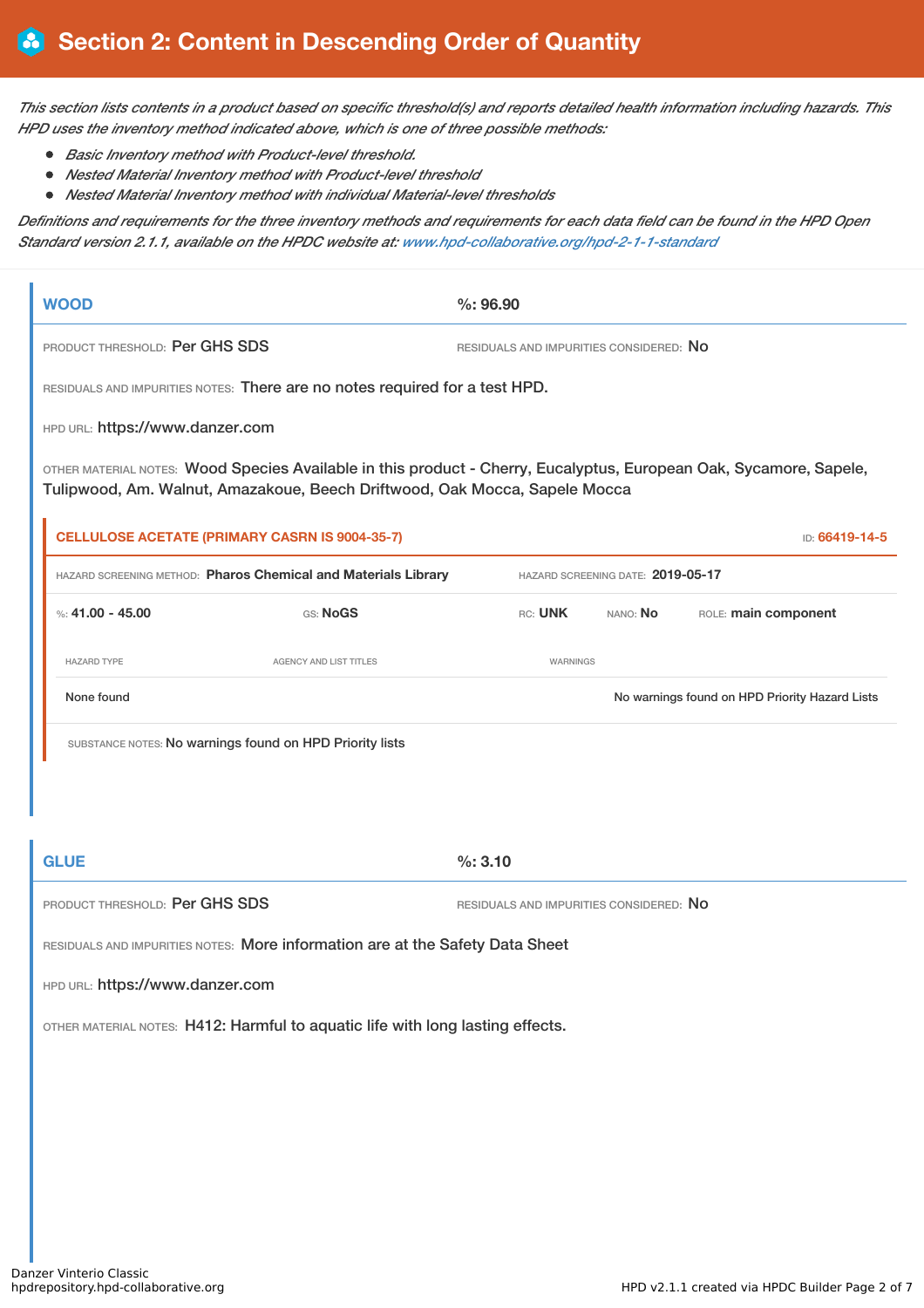| HAZARD SCREENING METHOD: Pharos Chemical and Materials Library |                                                     | HAZARD SCREENING DATE: 2019-05-17                           |            |                                     |                |
|----------------------------------------------------------------|-----------------------------------------------------|-------------------------------------------------------------|------------|-------------------------------------|----------------|
| %: $0.00 - 2.50$                                               | $GS: LT-1$                                          |                                                             | $RC:$ UNK  | NANO: Unknown                       | ROLE: hardener |
| <b>HAZARD TYPE</b>                                             | AGENCY AND LIST TITLES                              |                                                             | WARNINGS   |                                     |                |
| <b>PBT</b>                                                     | WA DoE - PBT                                        |                                                             | <b>PBT</b> |                                     |                |
| <b>PBT</b>                                                     | US EPA - Toxics Release Inventory PBTs              |                                                             | <b>PBT</b> |                                     |                |
| <b>PBT</b>                                                     | <b>EU - ESIS PBT</b>                                |                                                             |            | <b>Under PBT evaluation</b>         |                |
| <b>PBT</b>                                                     | OSPAR - Priority PBTs & EDs & equivalent<br>concern |                                                             |            | PBT - Substance of Possible Concern |                |
| <b>PBT</b>                                                     | OSPAR - Priority PBTs & EDs & equivalent<br>concern |                                                             |            | PBT - Chemical for Priority Action  |                |
| <b>MULTIPLE</b>                                                | German FEA - Substances Hazardous to<br>Waters      |                                                             |            | Class 3 - Severe Hazard to Waters   |                |
| <b>CANCER</b>                                                  | <b>MAK</b>                                          | Carcinogen Group 1 - Substances that cause cancer in<br>man |            |                                     |                |
|                                                                |                                                     |                                                             |            |                                     |                |

SUBSTANCE NOTES: Asp. Tox. 1 H304, Aquatic Chronic 1 H410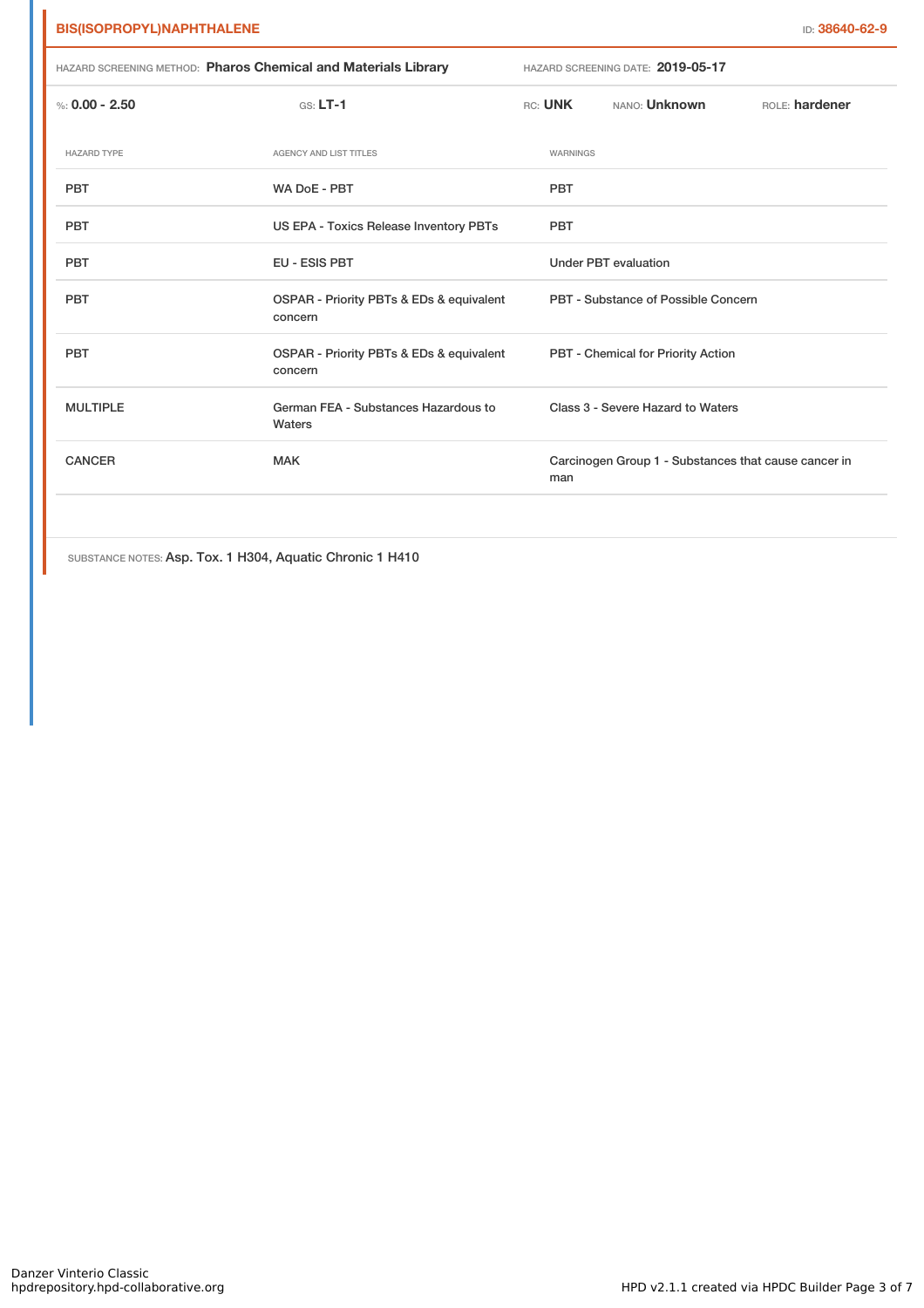This section lists applicable certification and standards compliance information for VOC emissions and VOC content. Other types of *health or environmental performance testing or certifications completed for the product may be provided.*

| <b>VOC EMISSIONS</b>                                                             | VOC (N/A)                        |                     |                       |  |
|----------------------------------------------------------------------------------|----------------------------------|---------------------|-----------------------|--|
| CERTIFYING PARTY: Self-declared<br>APPLICABLE FACILITIES: Danzer Bohemia Dyahrna | ISSUE DATE: $2019-$<br>$05 - 23$ | <b>EXPIRY DATE:</b> | CERTIFIER OR LAB: N/A |  |
| CERTIFICATE URL:                                                                 |                                  |                     |                       |  |

CERTIFICATION AND COMPLIANCE NOTES: A VOC emissions certification does not apply to this product. As a global company, Danzer had to go through the basic shipment process providing documentary evidence to prove our compliance with required standards and our product was subjected to physical verification to ensure that the documents match and no deviations are found.

| <b>VOC CONTENT</b>                                                                                   | <b>MSDS (VOC)</b>                |                     |                       |
|------------------------------------------------------------------------------------------------------|----------------------------------|---------------------|-----------------------|
| CERTIFYING PARTY: Self-declared<br>APPLICABLE FACILITIES: Danzer Bohemia Dyharna<br>CERTIFICATE URL: | ISSUE DATE: $2019-$<br>$05 - 23$ | <b>EXPIRY DATE:</b> | CERTIFIER OR LAB: N/A |

CERTIFICATION AND COMPLIANCE NOTES: From the MSDS of the liquid component of this product (glue), the following information are reported: Producer: Collano No regulations or hazard reported concerning VOC

| <b>SUSTAINABLE FORESTRY</b>                                                                                                                                                                                                                                                                                                                                                                                                                                                                                                                                                                                                                                                                                                                                                                                                                                                                                                                                                                                                                                                                                                                                                        | <b>FSC Certification - Chain of Custody (COC)</b> |                             |                       |  |
|------------------------------------------------------------------------------------------------------------------------------------------------------------------------------------------------------------------------------------------------------------------------------------------------------------------------------------------------------------------------------------------------------------------------------------------------------------------------------------------------------------------------------------------------------------------------------------------------------------------------------------------------------------------------------------------------------------------------------------------------------------------------------------------------------------------------------------------------------------------------------------------------------------------------------------------------------------------------------------------------------------------------------------------------------------------------------------------------------------------------------------------------------------------------------------|---------------------------------------------------|-----------------------------|-----------------------|--|
| CERTIFYING PARTY: Third Party<br>APPLICABLE FACILITIES: Danzer Veneer Europe gmbH,<br>Grödig (Austria) Danzer Bohemia Dyarnha, Horni<br>Pocaply (Czech Republic) Danzer Bohemia<br>Dyarnha, Raspenava (Czech Republic) Danzer<br>France SAS, Souvans (France) Danzer<br>Deutschland GmbH, Kesselsdorf (Germany) AB<br>Sydfaner, Vaggeryd (Sweden) Danzer Lumber<br>North America Inc., Bradford PA (United States)<br>Danzer Lumber North America Inc., Shade Gap<br>PA (United States) Danzer Veneer Americas,<br>Darlington PA (United States) Danzer Veneer<br>Americas, Edinburgh IN (United States) Danzer<br>Veneer Americas, Williamsport PA (United States)<br>DSD of North America Inc., Darlington PA (United<br>States) Danzer Canada Inc., Durham (Canada)<br>Danzer Forestland Inc., Darlington PA (United<br>States) Danzer Canada Inc., Boucherville<br>(Canada) Danzer Veneer Americas, High Point NC<br>(United States) Danzer Veneer Americas, Cerritos<br>CA (United States) Danzer Veneer Americas,<br><b>Sumner WA (United States)</b><br><b>CERTIFICATE URL:</b><br>https://www.danzer.com/en/company/corporate-<br>responsibility/certificates-declarations | <b>ISSUE DATE: 2018-</b><br>$05 - 18$             | EXPIRY DATE: 2022-<br>03-06 | CERTIFIER OR LAB: SGS |  |
|                                                                                                                                                                                                                                                                                                                                                                                                                                                                                                                                                                                                                                                                                                                                                                                                                                                                                                                                                                                                                                                                                                                                                                                    |                                                   |                             |                       |  |

CERTIFICATION AND COMPLIANCE NOTES: Certificate from SGS: - SGSCH-COC-002521 - SGSCH-CW-002521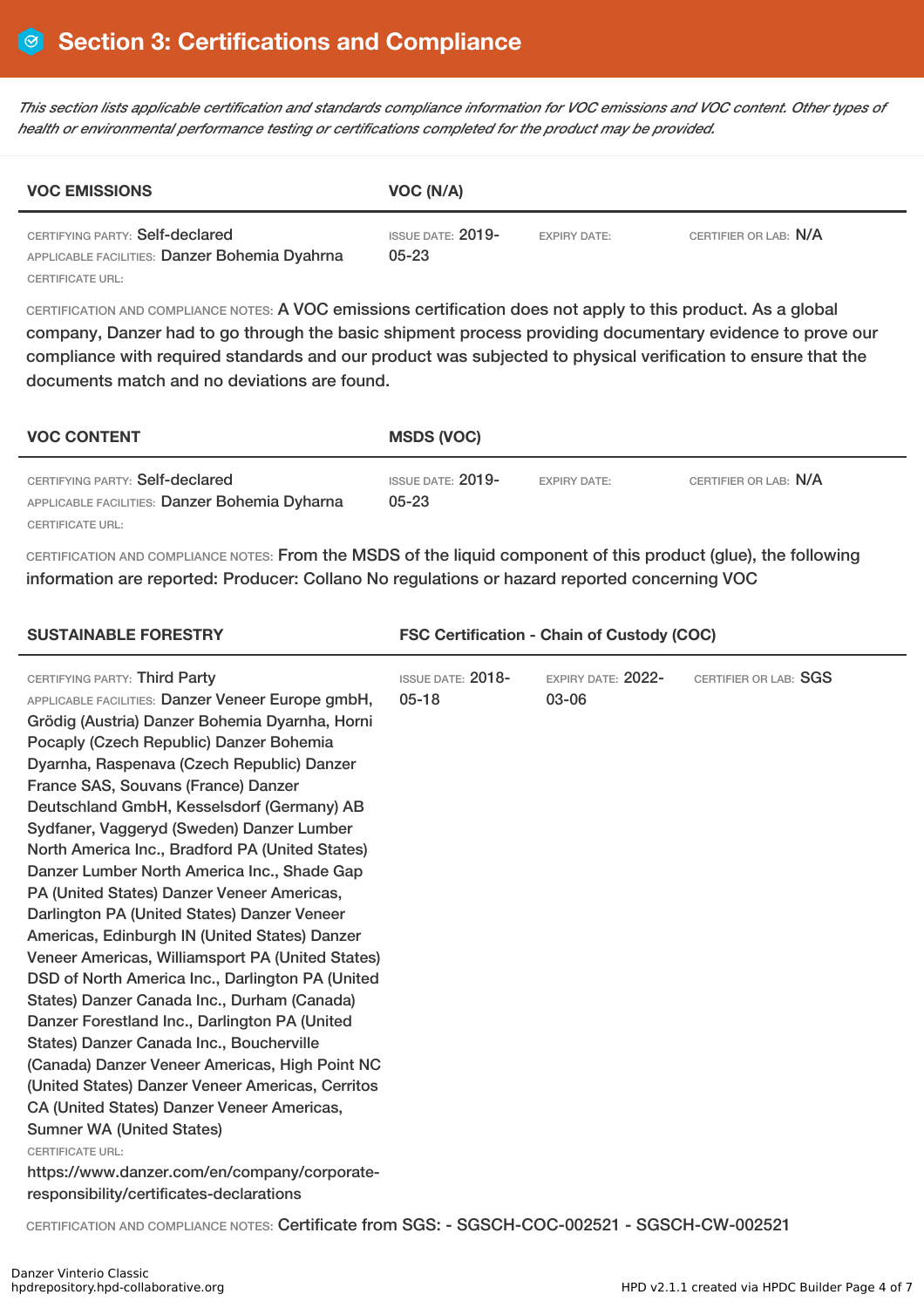### **MANAGEMENT ISO 14001:2004 Environmental management systems**

| CERTIFYING PARTY: Third Party<br>APPLICABLE FACILITIES: Danzer Bohemia Dyharna,<br>Horni Pocaply, 277 03 Czech Republic<br><b>CERTIFICATE URL:</b><br>https://www.danzer.com/en/company/corporate-<br>responsibility/certificates-declarations                                                                                                                                                                                                                                                                                                                                                                                                                                                                                                                                                                                                                                                                                                                                                                                                                                                                                                                                                                                                                 | <b>ISSUE DATE: 2018-</b><br>06-20                                                                                                                    | EXPIRY DATE: 2020-<br>$05 - 28$ | CERTIFIER OR LAB: SGS |  |
|----------------------------------------------------------------------------------------------------------------------------------------------------------------------------------------------------------------------------------------------------------------------------------------------------------------------------------------------------------------------------------------------------------------------------------------------------------------------------------------------------------------------------------------------------------------------------------------------------------------------------------------------------------------------------------------------------------------------------------------------------------------------------------------------------------------------------------------------------------------------------------------------------------------------------------------------------------------------------------------------------------------------------------------------------------------------------------------------------------------------------------------------------------------------------------------------------------------------------------------------------------------|------------------------------------------------------------------------------------------------------------------------------------------------------|---------------------------------|-----------------------|--|
| CERTIFICATION AND COMPLIANCE NOTES: ISO 14001:2015 Certificate CH17/0586                                                                                                                                                                                                                                                                                                                                                                                                                                                                                                                                                                                                                                                                                                                                                                                                                                                                                                                                                                                                                                                                                                                                                                                       |                                                                                                                                                      |                                 |                       |  |
|                                                                                                                                                                                                                                                                                                                                                                                                                                                                                                                                                                                                                                                                                                                                                                                                                                                                                                                                                                                                                                                                                                                                                                                                                                                                |                                                                                                                                                      |                                 |                       |  |
| <b>MANAGEMENT</b>                                                                                                                                                                                                                                                                                                                                                                                                                                                                                                                                                                                                                                                                                                                                                                                                                                                                                                                                                                                                                                                                                                                                                                                                                                              | ISO 9001:2015 Quality management systems                                                                                                             |                                 |                       |  |
| CERTIFYING PARTY: Third Party<br>APPLICABLE FACILITIES: Danzer Bohemia Dyharna,<br>Horni Pocaply, 277 03 Czech Republic<br><b>CERTIFICATE URL:</b><br>https://www.danzer.com/en/company/corporate-<br>responsibility/certificates-declarations                                                                                                                                                                                                                                                                                                                                                                                                                                                                                                                                                                                                                                                                                                                                                                                                                                                                                                                                                                                                                 | <b>ISSUE DATE: 2018-</b><br>$09 - 15$                                                                                                                | EXPIRY DATE: 2020-<br>08-09     | CERTIFIER OR LAB: SGS |  |
| CERTIFICATION AND COMPLIANCE NOTES: ISO 9001:2015 Certificate CH11/1191                                                                                                                                                                                                                                                                                                                                                                                                                                                                                                                                                                                                                                                                                                                                                                                                                                                                                                                                                                                                                                                                                                                                                                                        |                                                                                                                                                      |                                 |                       |  |
| <b>SUSTAINABLE FORESTRY</b>                                                                                                                                                                                                                                                                                                                                                                                                                                                                                                                                                                                                                                                                                                                                                                                                                                                                                                                                                                                                                                                                                                                                                                                                                                    | PEFC International Sustainability Benchmark - from sustainably<br>managed forests Chain of custody from (non-US and non-<br><b>Canadian sources)</b> |                                 |                       |  |
| CERTIFYING PARTY: Third Party<br>APPLICABLE FACILITIES: Danzer Veneer Europe gmbH,<br>Grödig (Austria) Danzer Bohemia Dyarnha, Horni<br>Pocaply (Czech Republic) Danzer Bohemia<br>Dyarnha, Raspenava (Czech Republic) Danzer<br>France SAS, Souvans (France) Danzer<br>Deutschland GmbH, Kesselsdorf (Germany) AB<br>Sydfaner, Vaggeryd (Sweden) Danzer Lumber<br>North America Inc., Bradford PA (United States)<br>Danzer Lumber North America Inc., Shade Gap<br>PA (United States) Danzer Veneer Americas,<br>Darlington PA (United States) Danzer Veneer<br>Americas, Edinburgh IN (United States) Danzer<br>Veneer Americas, Williamsport PA (United States)<br>DSD of North America Inc., Darlington PA (United<br>States) Danzer Canada Inc., Durham (Canada)<br>Danzer Forestland Inc., Darlington PA (United<br>States) Danzer Canada Inc., Boucherville<br>(Canada) Danzer Veneer Americas, High Point NC<br>(United States) Danzer Veneer Americas, Cerritos<br>CA (United States) Danzer Veneer Americas,<br><b>Sumner WA (United States)</b><br><b>CERTIFICATE URL:</b><br>https://www.danzer.com/en/company/corporate-<br>responsibility/certificates-declarations<br>CERTIFICATION AND COMPLIANCE NOTES: PEFC - Chain Of Custody CH07/0209.00 | ISSUE DATE: 2018-<br>$05 - 18$                                                                                                                       | EXPIRY DATE: 2022-<br>03-06     | CERTIFIER OR LAB: SGS |  |

# **Section 4: Accessories**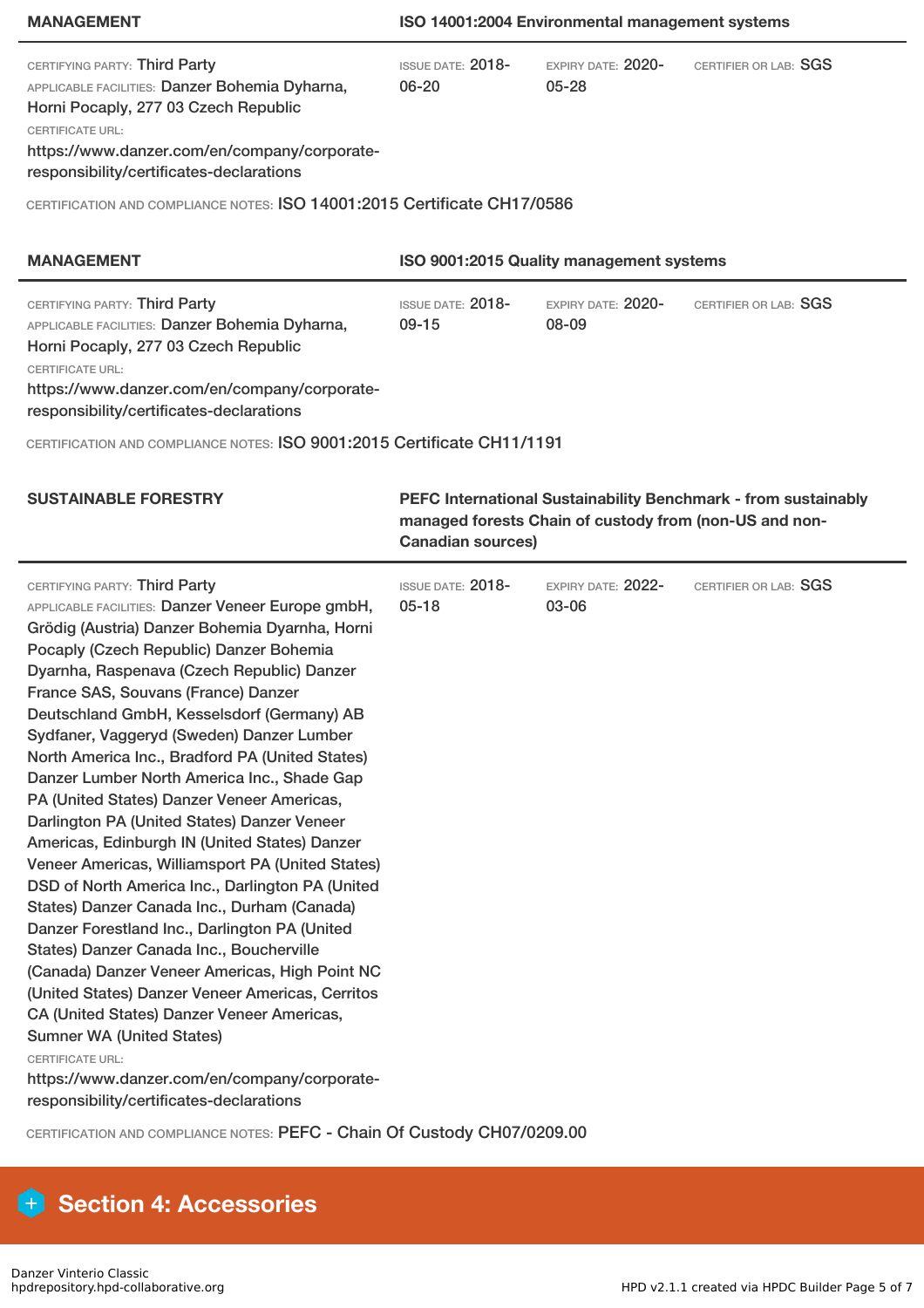This section lists related products or materials that the manufacturer requires or recommends for installation (such as adhesives or fasteners), maintenance, cleaning, or operations. For information relating to the contents of these related products, refer to their *applicable Health Product Declarations, if available.*

No accessories are required for this product.

# **Section 5: General Notes**

Danzer Vinterio Classic is a high quality, formaldehyde free, FSC-CW true species engineered product featuring a great random plank appearance while also providing predictable economics and excellent yield. Danzer Vinterio Classic offers superior working properties, is easy to mix and match, re-configure and re-order. Species available in-stock for just in time delivery: European Oak Mocca, Sapele Mocca, American Walnut, Sapele, Black Cherry, Beech Driftwood, Amazakoue, European Oak, European Sycamore. The product comes cut-to-size in following dimensions (L x W x T): sheet size 1 (8.53' x 2.13' x  $\approx$  0.028"), sheet size 2 (10.17' x 2.13' x  $\approx$  0.028") and is provided in raw form without any paper / phenolic backing. Standard spacing: 0.71" - 0.91". Please contact Danzer for additional information.